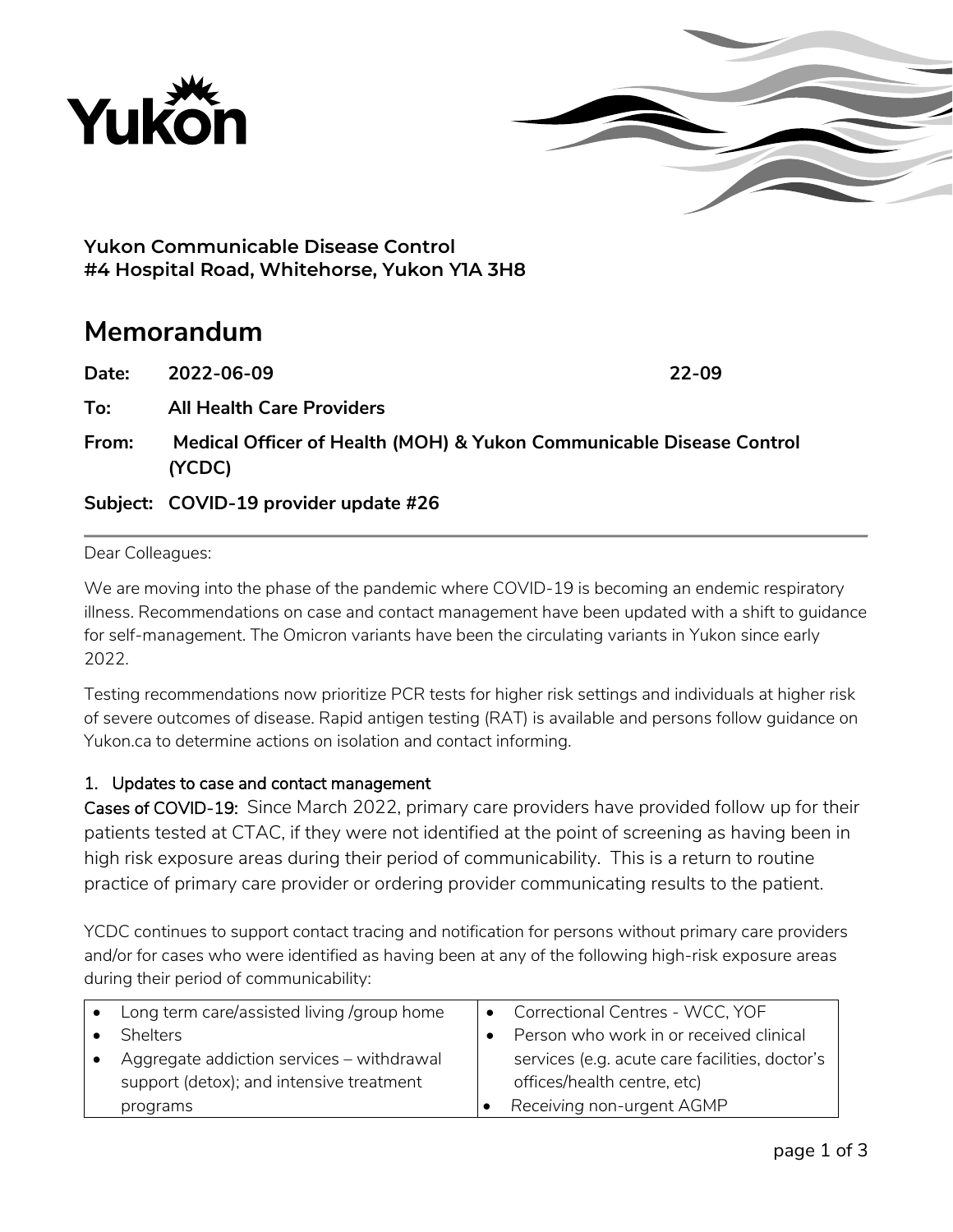Cases will isolate for 7, 10 or more days based on whether or not they are immunocompromised, have severe disease or have been hospitalized. Vaccines are preventing infection, severe outcomes and hospitalizations. With the emergence of newer variants, the vaccine's effectiveness in reducing transmission to others is lower. There is sufficient evidence establishing a better timeline of infectiousness, with transmissibility rapidly declining 2-3 days following symptom onset. As such, isolation expectations no longer consider vaccination status.

All Yukoners, regardless of vaccination status, who have tested positive for COVID-19 should selfisolate for:

- 7 days if they are not immunocompromised, followed by 3 days of risk reduction;
	- o If hospitalized or residing in a high-risk setting, isolate for 10 days, no risk reduction following
- 10 days if they are moderately or severely immunocompromised, followed by 10 days of risk reduction; or
- 20 days for severe cases of COVID-19.

Please see pages 12 and 13 specifically in the attached COVID-19 Public Health Management of Cases and Contacts.

Risk reduction means wearing a mask in public settings, avoiding activities where masks cannot be worn, and not visiting people who are immunocompromised, at high-risk of illness, or in high-risk settings such as long-term care homes, hospitals, health care centres, shelters and the correctional centre. Please note, this risk reduction recommendation does not preclude individuals from returning to work if they are employed in a high-risk setting.

Contacts of COVID-19 While contact tracing had been an effective mechanism to prevent the spread of COVID-19 in the past, with the current variants and shorter incubation periods, it is a less effective tool in reducing transmission. At this time, all close contacts of a COVID-19 case, irrespective of vaccination status, are recommended to self-monitor. This includes household contacts when a case is not isolating away. All symptomatic contacts are recommended to immediately self-isolate and arrange for testing.

## 2. COVID-19 testing recommendations

The COVID-19 Testing Recommendations for Whitehorse and Rural Yukon have been aligned. Please review these and post them within your facility.

As home testing and point of care options are now available, the priority for lab-based PCR testing continues to be reserved for situations where there is highest risk to individual or public health outcomes. The current recommendations are for individuals to stay home when sick regardless of cause, to assess their own risk, to make informed decisions, to continue with vaccination and to mask when appropriate. These actions will protect our most vulnerable. Vaccination and booster shots are the best way to prevent COVID-19 severe outcomes or illness. Continue to encourage COVID-19 vaccines.